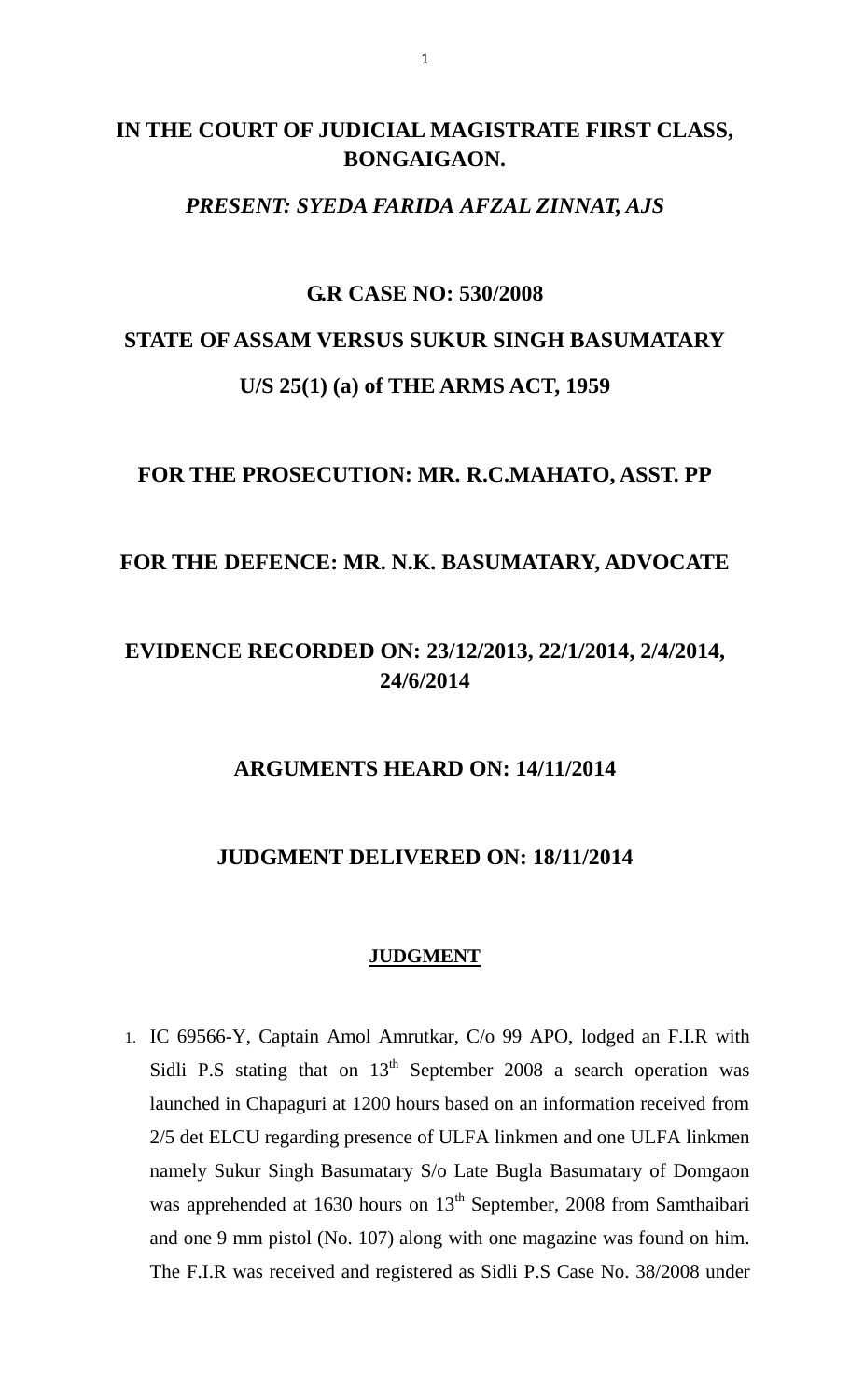section 25 (1) (a) of the Arms Act, 1959 read with section 10/13 Unlawful Activities (Prevention)Act. Police arrested the accused and seized the arm and ammunition above mentioned. Investigation was carried on and expert opinion was obtained and finally Charge Sheet was submitted against the above named accused person under section 25(1) (a) of the Arms Act, 1959.

- 2. After receipt of Charge Sheet, the Learned Chief Judicial Magistrate, Bongaigaon transferred the case to my file for disposal. Upon appearance of the accused person the copies of the relevant documents of the case were furnished to the accused person in accordance with section 207 Cr.P.C and vide order dated 16/3/2013 charge under section 25(1) (a) of Arms Act, 1959 was framed against the accused which was then read over to him. He pleaded not guilty and claimed to be tried.
- 3. During the course of trial six witnesses were examined by the Prosecution. The attendance of the other accused persons could not be secured despite repeated attempts by the prosecution and as such prosecution closed its evidence.
- 4. The accused was examined under section 313 Cr.P.C. He denied all the allegations levelled against him but declined to adduce evidence.
- 5. In order to determine whether the accused is liable as charged I framed the following point for determination:
	- 1. Whether the accused person on 13/9/2008 at village Samthaibari, had in his possession for sale, transfer, conversion, repair, test or proof, any arms or ammunition in contravention of the provisions of the Arms Act, 1959 and thereby committed an offence punishable U/s 25 (1) (a) of the Arms Act, 1959?

#### **Discussion on Evidence, Decision and Reasons thereof:**

6. PW1 Atul Hazarika stated that on 14/9/2008 he was the officer-in-Charge of Sidli P.S. On that day Captain Amol of 21 Jat Regiment lodged a written F.I.R and handed over the accused Sukur Singh Basumatary and one 9 mm pistol and an empty magazine. As the O/C of the station he registered the case and entrusted S.I Binod Boro with the investigation of the case who seized the arm and ammunition.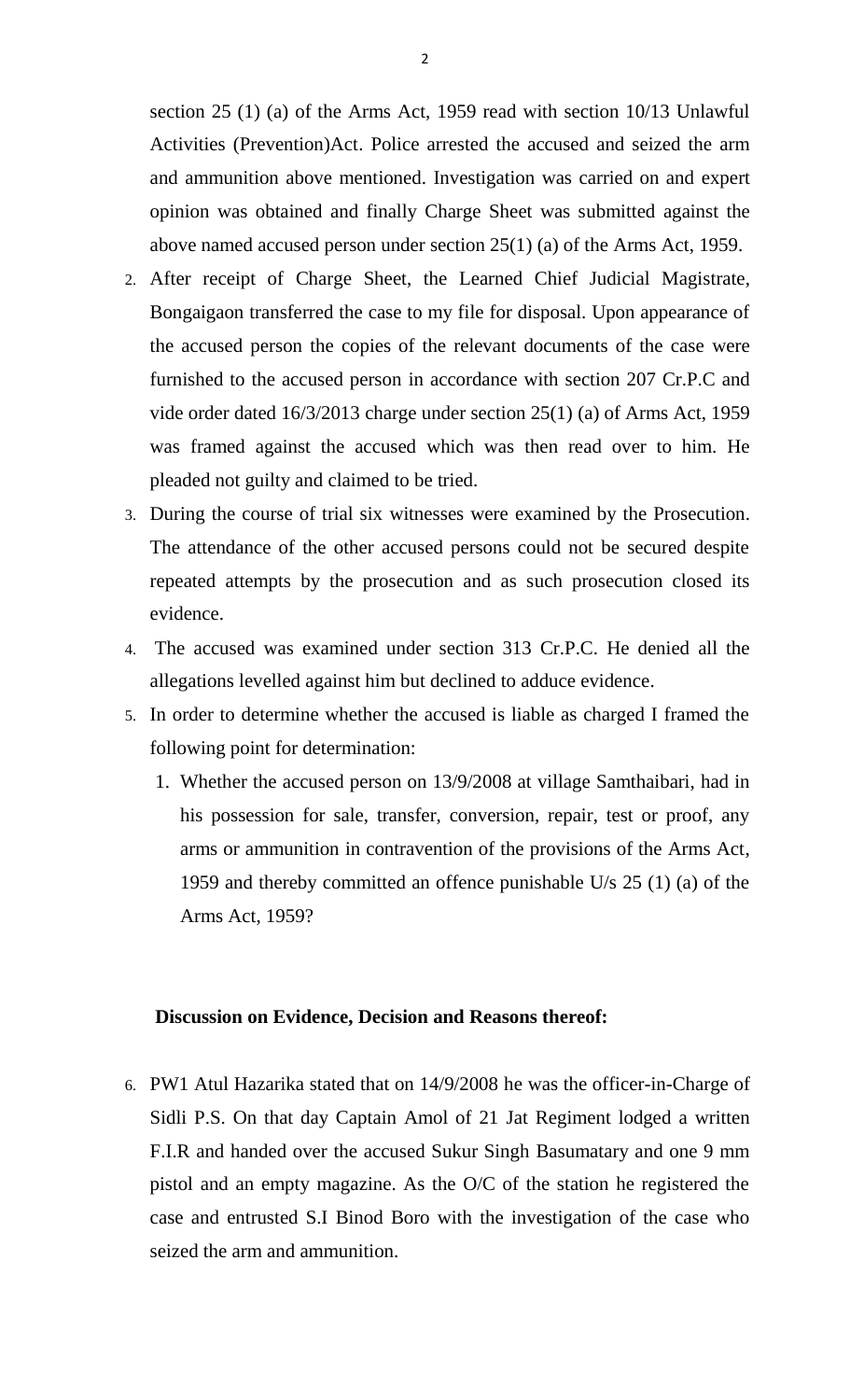- 7. During cross examination PW1 stated that on the date of occurrence army handed over one man at the Police Station.
- 8. PW2 Kamruz Zaman stated that on23/9/2008 he was at Bongaigaon P.S. he again stated that on 13/9/2008, 21 Jat Regiment took him with them to Samthaibari. That, he was waiting inside the vehicle at a place one kilometre to the east of Samthaibari. That, the accused present in the Court i.e. Sukur Singh Basumatary and two others were coming and they ran away when they saw army. That, he and 6/7 army men chased them and the accused and the two other men threw a pistol towards the jungle. That, they apprehended them and recovered the pistol and then handed over the three men and the pistol at Sidli P.S. where police seized the pistol. He identified the pistol as M. Exhibit I, the empty magazine as M. Exhibit II and the seizure list as Exhibit 1 and his signature as Exhibit 1(1).
- 9. PW3 Aleswari Wary stated that about 5/6 years ago one day at about 2.30 p.m. when she was at her home a man ran away through her courtyard and army men chased him and that the man was caught by army but she cannot recognise him now.
- 10. PW4 Indra Wary stated that he does not know anything and that one day police came and took his signature but he does not know why police took his signature.
- 11. PW5 Bipin Wary stated that on the date of occurrence he went to Guwahati. After returning from Guwahati his wife told him that a man ran through their courtyard and he was chased and captured by the army. He stated that he does not know anything else.
- 12. PW6 L. Rajkumar Singh stated that on  $14^{\text{th}}$  June 2010 the Commander of  $8^{\text{th}}$ APBn gave him a sealed packet and asked him to examine whether it was a firearm or not. That, he found a 9 mm Factory made Pistol along with one magazine on opening the sealed packet. That, upon examination he found that the Pistol is a firearm of workable condition and can be used as firearm. Exhibit 2 is the report and 2 (1) is his signature.
- 13. Learned defence counsel relied mainly on the evidence of PW2 Kamruz Zaman while arguing his case. According to learned defence counsel the PW2 has stated that three men were handed over to police and that as the PW2 said that the three men threw a pistol to the jungle and as the pistol was recovered from the jungle so it cannot be said that the pistol was recovered from the possession of the accused.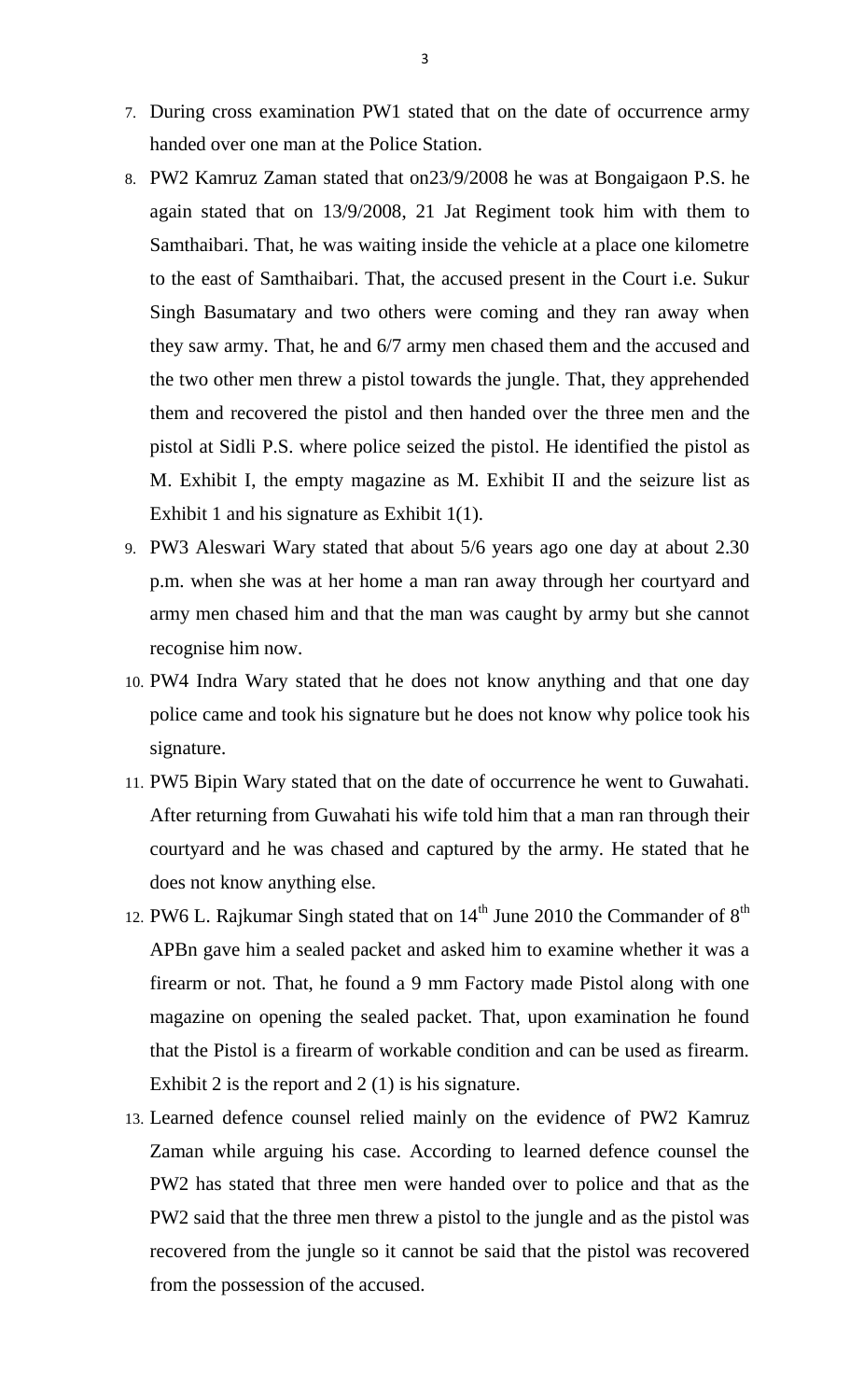- 14. On the other hand learned Asst. P.P argued that the expert opinion is available on record and it shows that the pistol found on the accused is a firearm and as such the accused is guilty as charged.
- 15. I have perused the F.I.R meticulously. Nowhere in the F.I.R was it written that three men were apprehended. The F.I.R contains only the name of accused Sukur Singh Basumatary. PW1, who is the O/C, Sidli P.S at the relevant time, supported the prosecution case and stated that army handed him over one accused with the arm and ammunition.
- 16. Although she declined to recognise the accused, but PW3, Aleswari Wary also supported the prosecution case in as much as she stated that army chased one man who ran through her courtyard and apprehended the man. Therefore, in comparison to PW2 who fumbled at the very of the evidencein-chief, I find that PW1, who registered the case and was present at the time of handing over the accused and arms and ammunition, is a more reliable witness. Also, in the same spirit, I decline to rely on the argument put forward by the learned defence counsel which was based solely on the evidence –in-chief of PW2, who in my considered opinion is not a trustworthy witness.
- 17. PW6 is the expert who examined the firearm and gave his expert opinion on the basis of which sanction was given by the District Magistrate to prosecute the accused. According to him the pistol sent to him for examination is a firearm and serviceable which the defence also confirmed during cross examination.
- 18. From the above discussion on the available evidence on record it has come to unfold that on 13/9/2008 accused Sukur Singh Basumatary was apprehended in a joint search operation conducted in collaboration of Assam Police and Army and arm being a 9 mm pistol and an empty magazine was found on him. The expert has opined that the 9 mm pistol is a firearm and the District Magistrate has sanctioned the prosecution on the basis of the report of the expert. Although the sanction letter is not exhibited during evidence but it is very much available with the record and the defence has not raised any objection or question regarding the sanction of prosecution.
- 19. Now let us see whether the accused can be held guilty under section 25 (1) (a) of the Arms Act under the facts and circumstances that has unfolded from the discussions on evidence. Section 25 (1) (a) of the Arms Act reads as follows: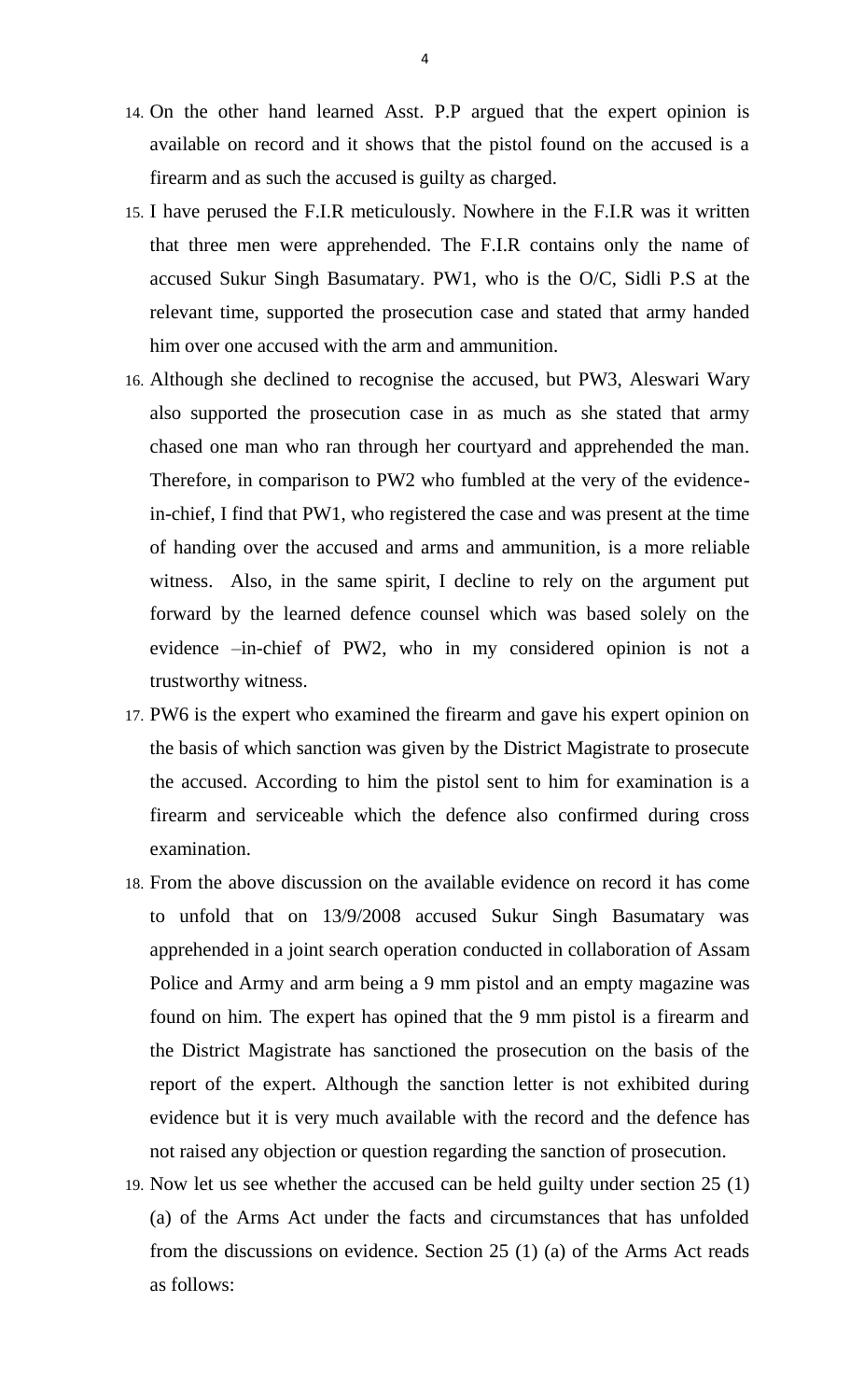Whoever, manufactures, sells, transfers, converts, repairs, tests or proves, or exposes or offers for sale or transfer, or has in his possession for sale, transfer, conversion, repair, test or proof, any arms or ammunition in contravention of section 5; shall be punishable with imprisonment for a term which shall not be less than three years but which may extend to seven years and shall also be liable to fine.

Again section 5 of the Arms Act, 1959 states that no person shall (q) use, manufacture, sell, transfer, convert, repair, test or prove or (b) expose or offer for sale or transfer or have in his possession for sale, transfer, conversion, repair, test or proof, any firearms or any other arms of such class or description as may be prescribed or any ammunition unless he holds in this behalf a license issued in accordance with the provisions of this Act and the rules made there under.

- 20. In the present case the accused failed to prove that he had a valid license for possessing the firearm and ammunition. A person who is found to be in possession of a 9 mm factory made pistol with one magazine without licence, must in the absence of proof to the contrary be presumed to be carrying it with the intention of using it when an opportunity arise which would be detrimental to the people at large.
- 21. Therefore, in my considered opinion, prosecution has established its case beyond all reasonable doubt. Hence, I find that the accused is guilty and thus I convict him U/S 25(1) (a) of The Arms Act, 1959.
- 22. I have considered the provision of section 4 of the Probation of Offenders' Act, 1958. A person who has in his possession a firearm or ammunition without license has to be considered detrimental to national interest and security and the safety of the fellow citizens. The Legislature in its wisdom has prescribed a minimum mandatory sentence for this offence. Therefore, I am not inclined to extend the benefit of Probation of Offenders'' Act to the accused.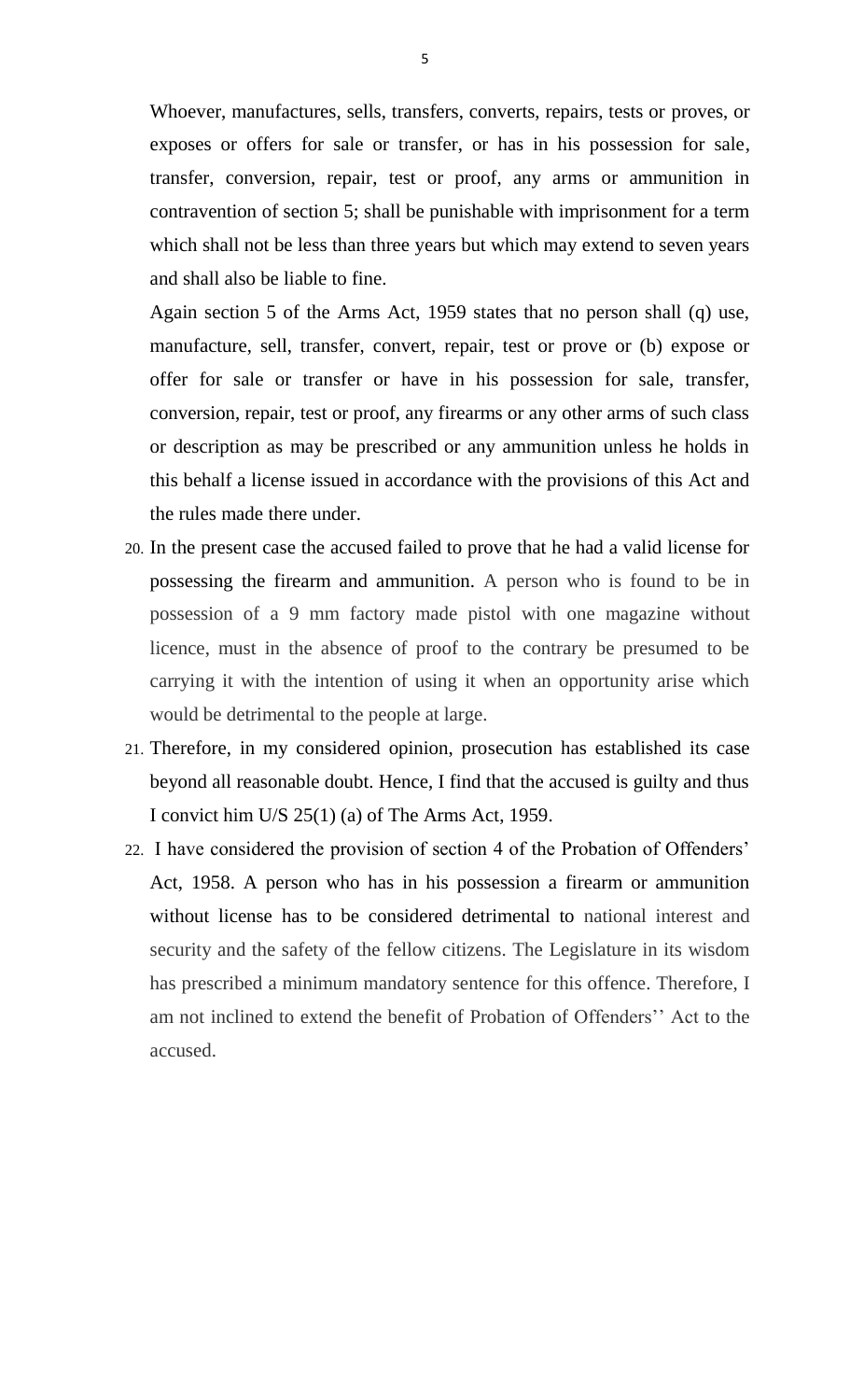#### 23. SENTENCE HEARING:

I have heard the accused on the point of sentence. He stated that he has nothing to say regarding the sentence.

Considering all aspects I sentence the accused to undergo imprisonment for a period of three years and to pay fine of Rs. 5000/- . In default of payment of fine the accused shall undergo imprisonment for a further period of three months. The period of imprisonment is to be set aside against any period already undergone.

#### ORDER

The accused Sukur Singh Basumatary is hereby convicted of the offence u/s 25 (1) (a) of the Arms Act, 1959 and sentenced to undergo imprisonment for a period of three years and to pay fine of Rs. 5,000/- In default of payment of fine the accused shall undergo imprisonment for a further period of three months. The period of imprisonment is to be set aside against any period previously undergone by the accused. Bail Bond stands cancelled. Given under the hand and seal of this Court on this the  $18<sup>th</sup>$  day of November, 2014.

## SYEDA FARIDA AFZAL ZINNAT JMFC, BONGAIGAON

#### APPENDIX:

List of Exhibits:

- 1. Exhibit 1: Seizure list
- 2. Exhibit 1(1): Signature of PW2
- 3. Exhibit 2: Report of Expert
- 4. Exhibit 2(1): Signature of PW6
- 5. M. Ext 1: Pistol 9 mm
- 6. M. Ext. 2: Magazine

List of PWs:

- 1. PW1: Atul Hazarika
- 2. PW2: Kamruz Zaman
- 3. PW3: Aleswari Wary
- 4. PW4: Indra Wary